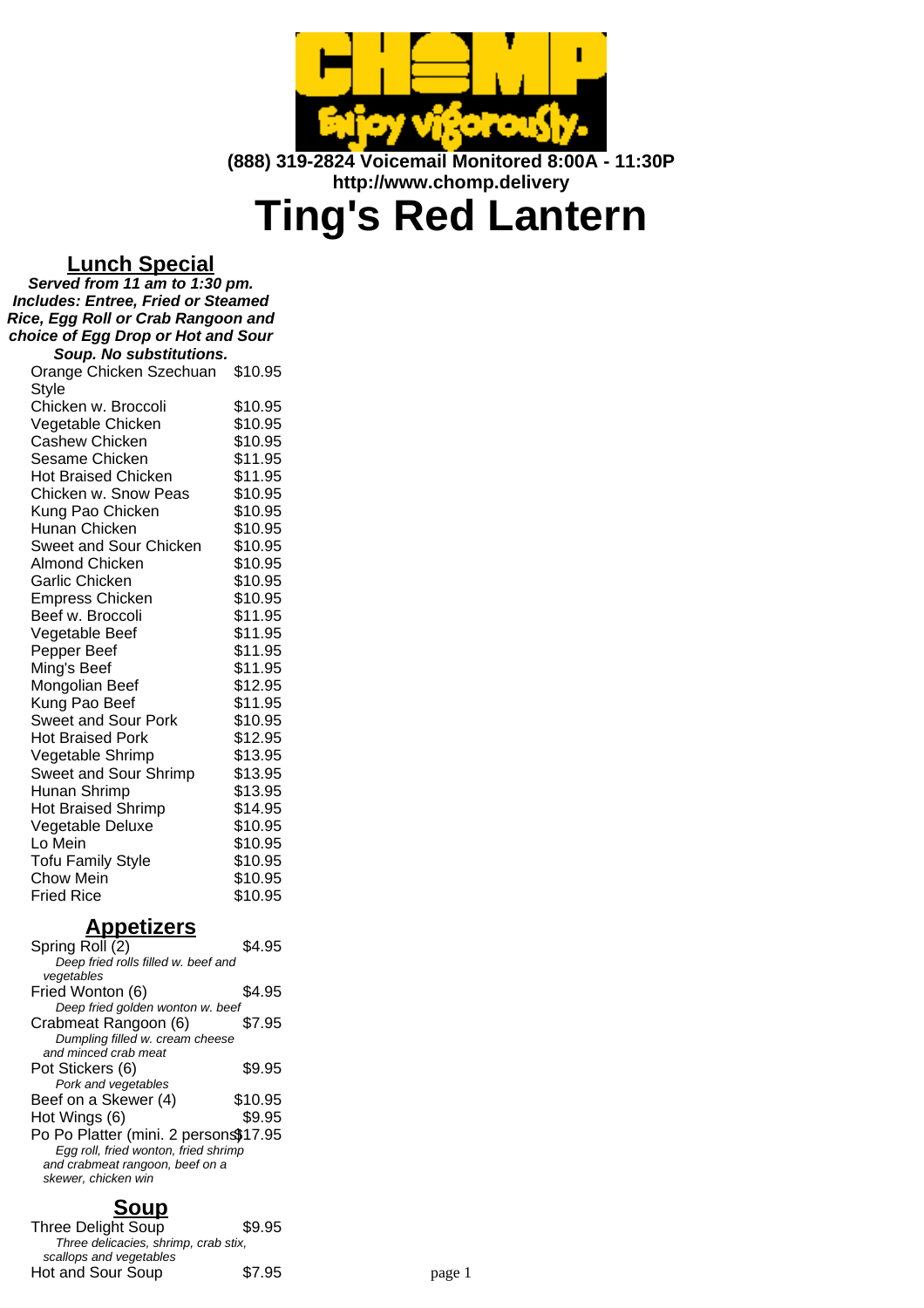| Bean curd, vegetables and egg         |        |
|---------------------------------------|--------|
| flowers in a full bodied broth        |        |
| <b>Sizzling Rice Soup</b>             | \$7.95 |
| Golden rice cake is set sizzling into |        |
| a soup                                |        |
| <b>Wonton Soup</b>                    | \$9.95 |
| Egg Drop Soup                         | \$7.95 |
|                                       |        |

# **Poultry**

#### **No substitutions** Beijing Chicken \$13.95 Battered chicken w vegetable in brown sauce Almond Chicken Diced \$13.95 Diced chicken w. carrots, bamboo shoots, zucchini, celery and roasted almonds Garlic Chicken Diced \$13.95 Diced chicken, sliced mushrooms and water chestnuts Cashew Chicken Diced \$13.95 Diced chicken sauteed w. cashews, carrots, onions, green peppers and mushrooms Sweet and Sour Chicken \$13.95 Battered Chicken, green peppers, onions, carrots, and pineapple served in sweet and sour sauce Vegetable Chicken \$13.95 Sliced white chicken sauteed w. mushrooms, bamboo shoots, water chestnuts, pea pods and broccoli Chicken w. Broccoli \$13.95 Sliced breast chicken sauteed w. fresh broccoli, cauliflower and carrots Kung Pao Chicken \$13.95 Diced chicken and diced vegetable sauteed w. hot peppers and peanuts Hot Braised Chicken \$14.95 Battered chicken in a sweet hot sauce Chicken w. Snow Peas \$13.95 Sliced white chicken w. snow peas, bamboo shoots and carrots in light Empress Chicken \$13.95 Battered chicken braised in sweet hot sauce Mushroom Chicken \$13.95 Diced chicken w. zucchini, bamboo shoots and mushrooms in brown sauce Moo Goo Gai Pan \$13.95 Szechuan Chicken  $$13.95$ Ma Po Tofu Chicken \$13.95 Bell Pepper Chicken \$13.95 Twice Cooked Chicken \$13.95 Hunan Chicken \$13.95

### **Vegetable**

| <b>No Substitutions</b>  |         |
|--------------------------|---------|
| Vegetable Deluxe         | \$13.95 |
| <b>Tofu Family Style</b> | \$13.95 |

# **Pork**

| No substitutions                    |         |        |
|-------------------------------------|---------|--------|
| Sweet and Sour Pork                 | \$13.95 |        |
| Battered tenderloin pork w. green   |         |        |
| peppers, onions, carrots, and       |         |        |
| pineapple in sweet and sour sauce   |         |        |
| <b>Hot Braised Pork</b>             | \$14.95 |        |
| Battered pork, peas and carrots in  |         |        |
| hot sauce                           |         |        |
| Empress Pork                        | \$13.95 |        |
| Battered pork braised in a sweet    |         |        |
| hot sauce                           |         |        |
| Szechuan Pork                       | \$13.95 |        |
| Ma Po Tofu Pork                     | \$13.95 |        |
| Kung Pao Pork                       | \$13.95 |        |
| Szechuan style sliced pork and      |         |        |
| vegetables sauteed in hot sauce and |         | page 2 |
|                                     |         |        |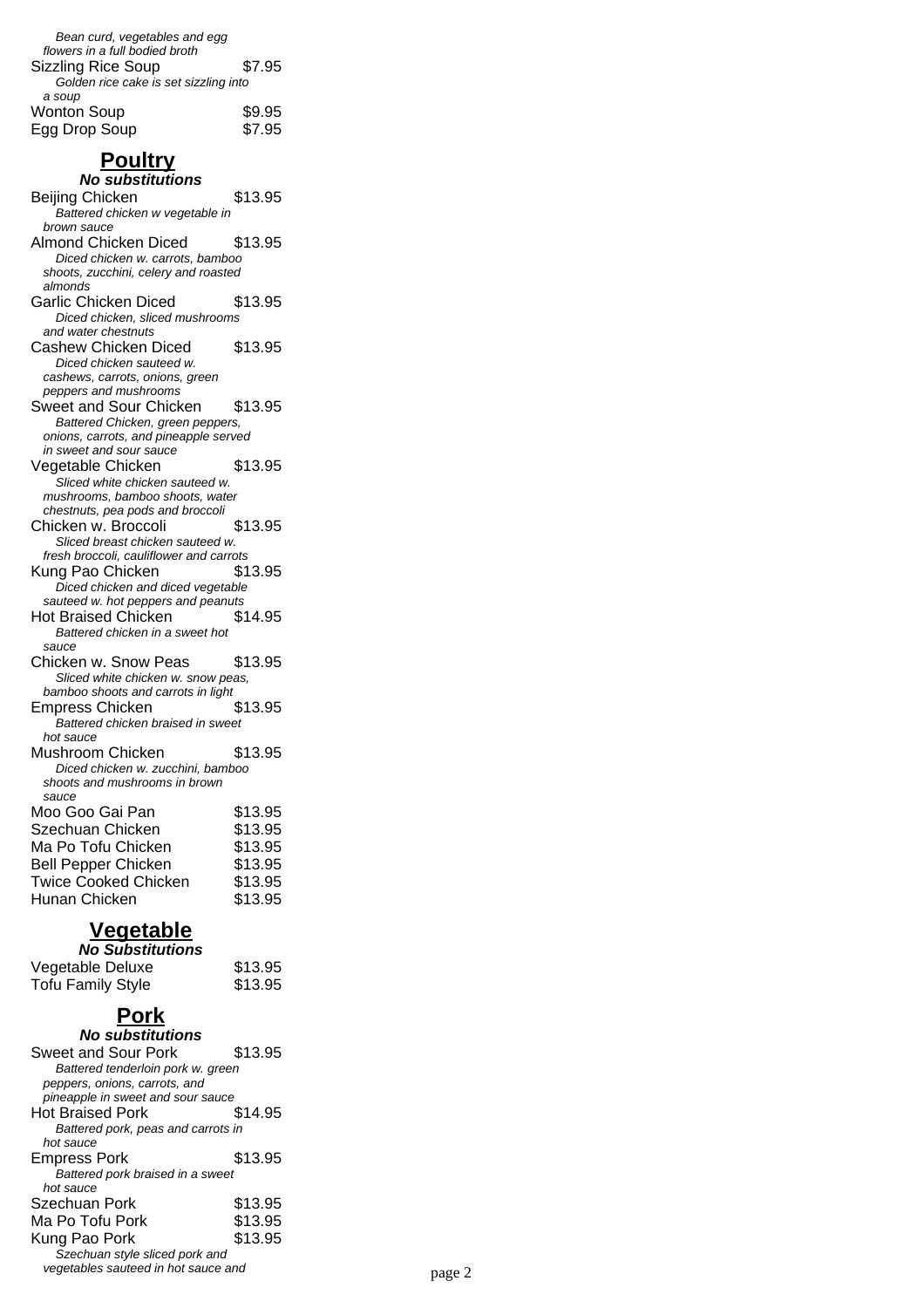peanuts Beijing Pork \$13.95 Battered pork w. vegetables in brown sauce Vegetable Pork \$13.95 Sauteed Pork and String Beans 3.95<br>Hunan Pork \$13.95 Hunan Pork \$13.95<br>Twice Cooked Pork \$13.95 Twice Cooked Pork \$13.95 Pork stir fried w. green pepper, cabbage, onions and carrots in plum sauce.

### **Beef**

| <b>No substitutions</b>                                       |         |
|---------------------------------------------------------------|---------|
| Mongolian Beef                                                | \$15.95 |
| Tender sliced beef w. yellow                                  |         |
| onions on a bed of snow white rice                            |         |
| noodles                                                       |         |
| Pepper Beef                                                   | \$14.95 |
| Slices of marinated beef sauteed                              |         |
| w. bell peppers and yellow onions                             |         |
| Beef w. Snow Peas                                             | \$14.95 |
| Beef tenderloin sauteed w. fresh                              |         |
| snow peas in brown sauce                                      |         |
| Vegetable Beef                                                | \$14.95 |
| Beef w. Broccoli                                              | \$14.95 |
| Tender slices of beef sauteed w.                              |         |
| broccoli, cauliflower and carrots in a                        |         |
| brown sauce                                                   |         |
| Hunan Beef                                                    | \$14.95 |
| Kung Pao Beef                                                 | \$14.95 |
| Szechuan style sliced beef and                                |         |
| vegetables sauteed in hot sauce and                           |         |
| peanuts                                                       |         |
| Garlic Beef                                                   | \$14.95 |
| Marinated beef sliced w.                                      |         |
| mushrooms and water chestnuts in                              |         |
| brown sauce.                                                  |         |
| Ming's Beef                                                   | \$14.95 |
| Sliced beef, mushrooms, broccoli,                             |         |
| onions and bamboo shoots                                      |         |
| Mushroom Beef                                                 | \$14.95 |
| Slices of marinated beef w.<br>mushrooms, zucchini and bamboo |         |
| shoots in brown sauce                                         |         |
| Szechuan Beef                                                 | \$14.95 |
|                                                               |         |
| Ma Po Tofu Beef                                               | \$14.95 |
| <b>Twice Cooked Beef</b>                                      | \$14.95 |
| Teriyaki Beef                                                 | \$15.95 |

#### **Seafood No substitutions**

| งนมงแน                              |         |
|-------------------------------------|---------|
| Beijing Shrimp                      | \$17.95 |
| Battered shrimp with broccoli,      |         |
| carrots, water chestnuts and bamboo |         |
| shoots in brown sauce               |         |
| <b>Shrimp with Snow Peas</b>        | \$17.95 |
| Shrimp sauteed in light sauce       |         |
| Sweet & Sour Shrimp                 | \$17.95 |
| Battered shrimp in sweet and sour   |         |
| sauce                               |         |
| Shrimp with Broccoli                | \$17.95 |
| Shrimp with broccoli, carrots, and  |         |
| cauliflower                         |         |
| <b>Cashew Shrimp</b>                | \$17.95 |
| Shrimp sauteed with cashew nuts     |         |
| in brown sauce                      |         |
| Kung Pao Shrimp                     | \$17.95 |
| Shrimp, peanuts, and red hot        |         |
| peppers                             |         |
| Hot Braised Shrimp                  | \$18.95 |
| Battered shrimp and peas and        |         |
| carrots in hot sauce                |         |
| Vegetable Shrimp                    | \$17.95 |
| Garlic Shrimp                       | \$17.95 |
| Shrimp, sliced mushroos and water   |         |
| chestnuts in brown sauce            |         |
| Empress Shrimp                      | \$17.95 |
| Battered shrimp braised in a sweet  |         |
| hot sauce                           |         |
|                                     |         |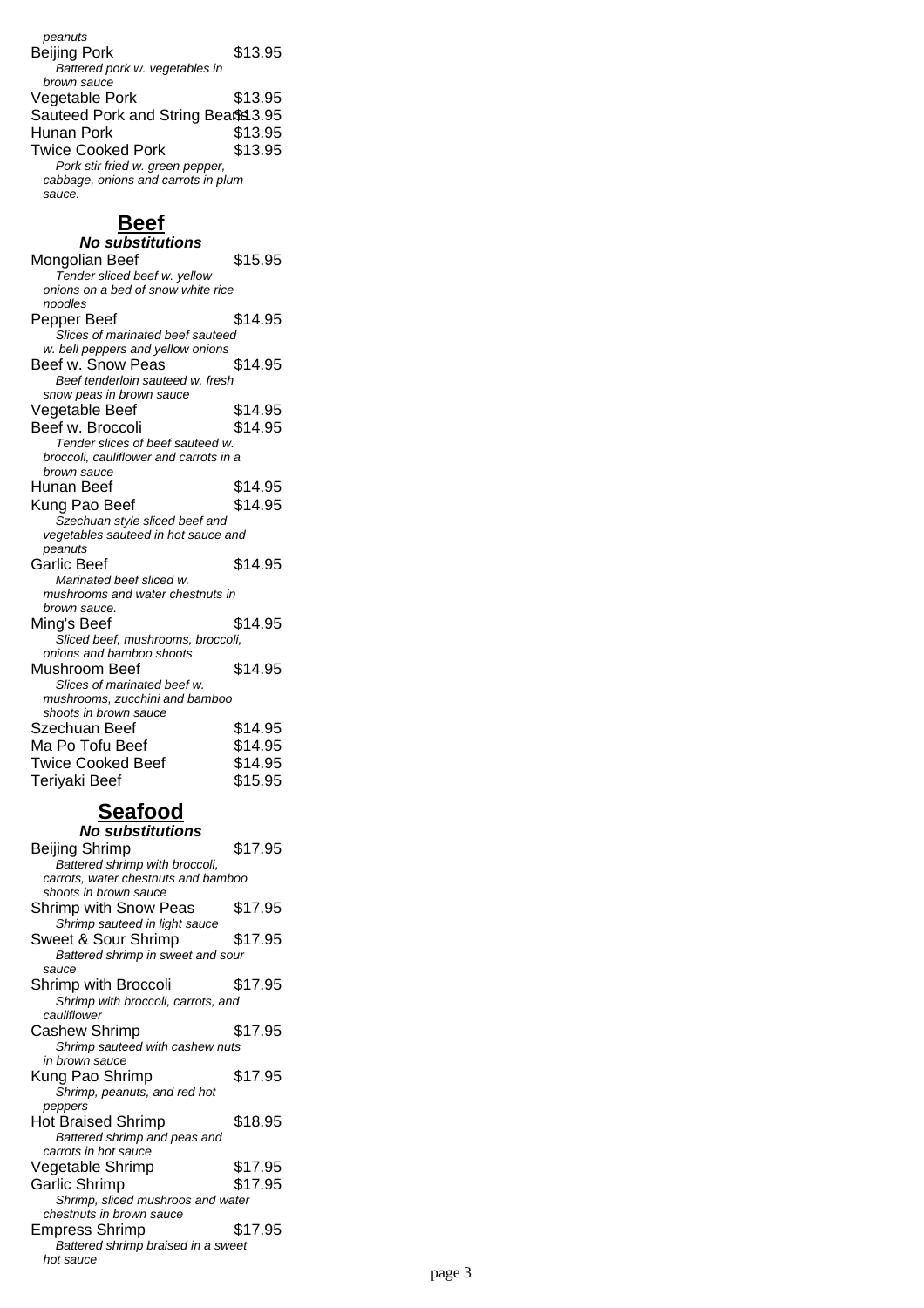| Ma Po Shrimp                     | \$17.95 |
|----------------------------------|---------|
| Mushroom Shrimp                  | \$17.95 |
| Shrimp with zucchini, mushrooms  |         |
| and bamboo shoots in brown sauce |         |
| Sweet & Sour Combination \$18.95 |         |
| Pork, chicken, and shrimp        |         |
| Hunan Shrimp                     | \$17.95 |
|                                  |         |

#### **Chef's Specialties No substitutions**

| Prawns Beef & Broccoli            | \$21.95 |
|-----------------------------------|---------|
| Happy Family                      | \$21.95 |
| Shrimp, beef, chicken, crab stix, |         |
| scallops and vegetables           |         |
| Triple Delight                    | \$21.95 |
| Shrimp, beef, chicken, vegetables |         |
| Three Ingredients                 | \$21.95 |
| Shrimp, scallops, crabstix, and   |         |
| vegetables                        |         |
| Shrimp with Lobster Sauce \$18.95 |         |
| Shrimp and vegetable sauteed in   |         |
| light egg sauce                   |         |
| Sizzling Rice Shrimp              | \$18.95 |
| Our sweet and sour shrimp on a    |         |
| sizzling rice crust               |         |
| <b>Scallops and Chinese</b>       | \$21.95 |
| Vegetables                        |         |
| Seafood Hunan Style               | \$21.95 |
| Sesame Chicken                    | \$14.95 |
| Orange Chicken                    | \$14.95 |
| Lemon Chicken                     | \$14.95 |
|                                   |         |
| Beef and Scallops                 | \$21.95 |
| General Tso's Chicken             | \$14.95 |
| Orange Chicken Szechuan           | \$14.95 |
| Style                             |         |
|                                   |         |

# **Fried Rice**

| <b>No Substitutions</b>       |         |  |
|-------------------------------|---------|--|
| <b>Ham Fried Rice</b>         | \$13.95 |  |
| Pork Fried Rice               | \$13.95 |  |
| <b>Chicken Fried Rice</b>     | \$13.95 |  |
| <b>Vegetable Fried Rice</b>   | \$13.95 |  |
| <b>Beef Fried Rice</b>        | \$14.95 |  |
| <b>Combination Fried Rice</b> | \$17.95 |  |
| <b>Shrimp Fried Rice</b>      | \$16.95 |  |
|                               |         |  |

# **Chow Mein**

| <b>Crispy Noodles. No Substitutions</b> |         |  |
|-----------------------------------------|---------|--|
| Pork Chow Mein                          | \$12.95 |  |
| <b>Chicken Chow Mein</b>                | \$12.95 |  |
| Vegetable Chow Mein                     | \$12.95 |  |
| <b>Beef Chow Mein</b>                   | \$13.95 |  |
| <b>Shrimp Chow Mein</b>                 | \$15.95 |  |
| <b>Combination Chow Mein</b>            | \$16.95 |  |
|                                         |         |  |

#### **Lo Mein Soft Noodles**

| ovil novulta               |         |
|----------------------------|---------|
| Pork Lo Mein               | \$12.95 |
| Chicken Lo Mein            | \$12.95 |
| Vegetable Lo Mein          | \$12.95 |
| Beef Lo Mein               | \$13.95 |
| <b>Combination Lo Mein</b> | \$16.95 |
| Shrimp Lo Mein             | \$15.95 |

## **Chap Chai**

#### **Crystal Noodles in Chinese Vegetables. No Substitutions**

| Beef Chap Chai | \$15.95 |
|----------------|---------|
| Pork Chap Chai | \$15.95 |
|                |         |

### **Dong Fen**

**Green Bean Noodles. No Substitutions** Shrimp Dong Fen \$17.95